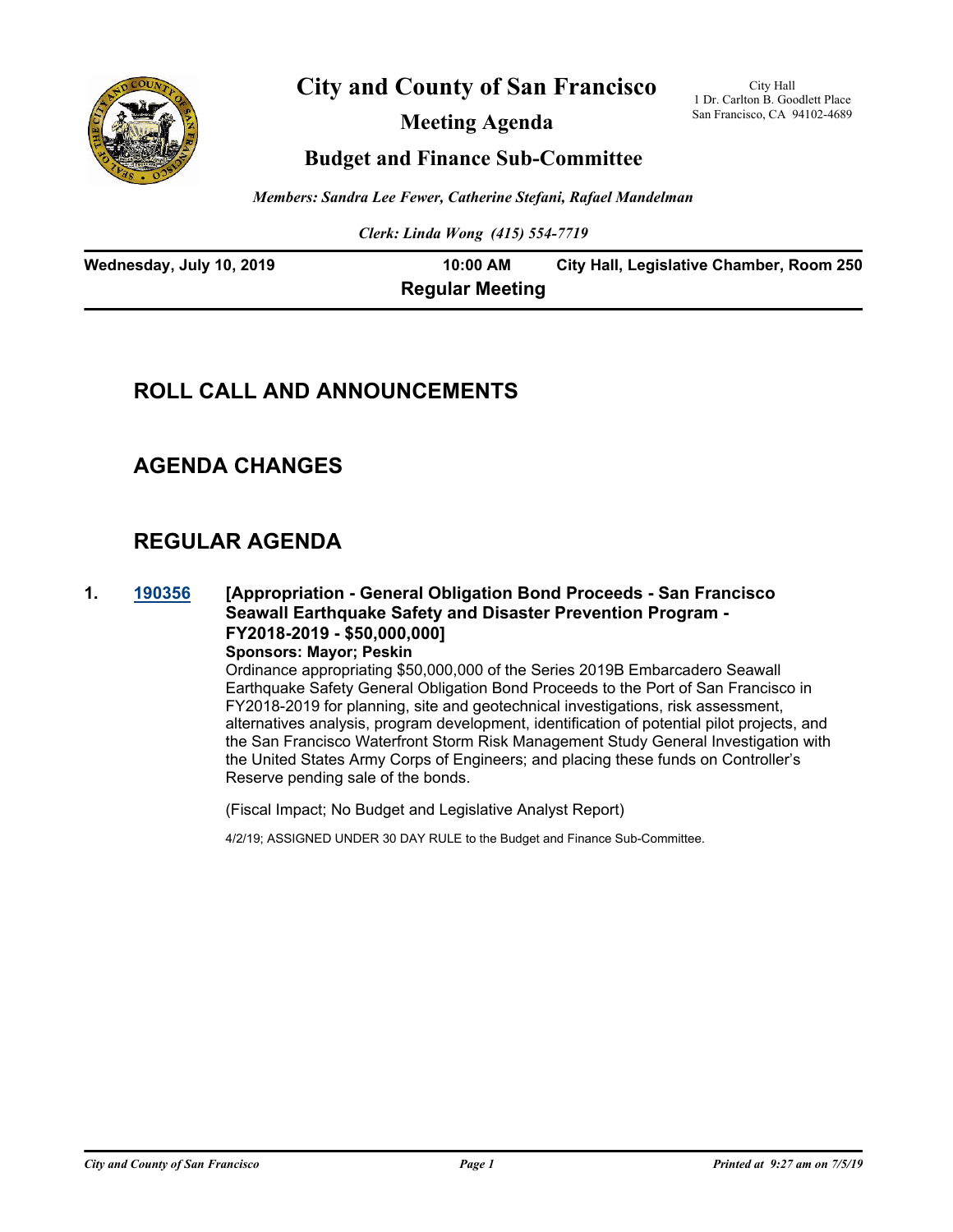#### **2. [190357](http://sfgov.legistar.com/gateway.aspx?m=l&id=34478) [Issuance of General Obligation Bonds (Embarcadero Seawall Earthquake Safety, 2018) - Not to Exceed \$425,000,000] Sponsors: Mayor; Peskin**

Resolution providing for the issuance of not to exceed \$425,000,000 aggregate principal amount of City and County of San Francisco General Obligation Bonds (Embarcadero Seawall Earthquake Safety, 2018); authorizing the issuance and sale of said bonds; providing for the levy of a tax to pay the principal and interest thereof; providing for the appointment of depositories and other agents for said bonds; providing for the establishment of accounts related thereto; adopting findings under the California Environmental Quality Act ("CEQA"), the CEQA Guidelines, and Administrative Code, Chapter 31; finding that the proposed project is in conformity with the eight priority policies of Planning Code, Section 101.1(b), and with the General Plan consistency requirement of Charter, Section 4.105, and Administrative Code, Section 2A.53; ratifying certain actions previously taken, as defined herein; and granting general authority to city officials to take necessary actions in connection with the issuance and sale of said bonds, as defined herein.

(Fiscal Impact; No Budget and Legislative Analyst Report)

4/2/19; RECEIVED AND ASSIGNED to the Budget and Finance Sub-Committee.

#### **3. [190358](http://sfgov.legistar.com/gateway.aspx?m=l&id=34479) [Sale of General Obligation Bonds - (Embarcadero Seawall Earthquake Safety, 2018), Series 2019B - Not to Exceed \$50,000,000] Sponsors: Mayor; Peskin**

Resolution authorizing the issuance and sale of not to exceed \$50,000,000 aggregate principal amount of City and County of San Francisco General Obligation Bonds (Embarcadero Seawall Earthquake Safety, 2018) Series 2019B; prescribing the form and terms of such bonds; providing for the appointment of depositories and other agents for such bonds; providing for the establishment of accounts and/or subaccounts related to such bonds; authorizing the sale of such bonds by competitive or negotiated sale; approving the forms of the Official Notice of Sale and Notice of Intention to Sell Bonds and directing the publication of the Notice of Intention to Sell Bonds; approving the form of the Purchase Contract; approving the form of the Preliminary Official Statement and the execution of the Official Statement relating to the sale of such bonds; approving the form of the Continuing Disclosure Certificate; authorizing and approving modifications to such documents; ratifying certain actions previously taken, as defined herein; and granting general authority to City Officials to take necessary actions in connection with the authorization, issuance, sale, and delivery of such bonds, as defined herein.

(Fiscal Impact; No Budget and Legislative Analyst Report)

4/2/19; RECEIVED AND ASSIGNED to the Budget and Finance Sub-Committee.

## **4. [190574](http://sfgov.legistar.com/gateway.aspx?m=l&id=34696) [Apply for Grant - California Department of Housing and Community - California Emergency Solutions and Housing Program - Not to Exceed \$1,816,418]**

#### **Sponsor: Mayor**

Resolution authorizing the Department of Homelessness and Supportive Housing to apply for the California Emergency Solutions and Housing Program from the California Department of Housing and Community, for an amount not to exceed \$1,816,418.

5/21/19; RECEIVED AND ASSIGNED to the Budget and Finance Sub-Committee.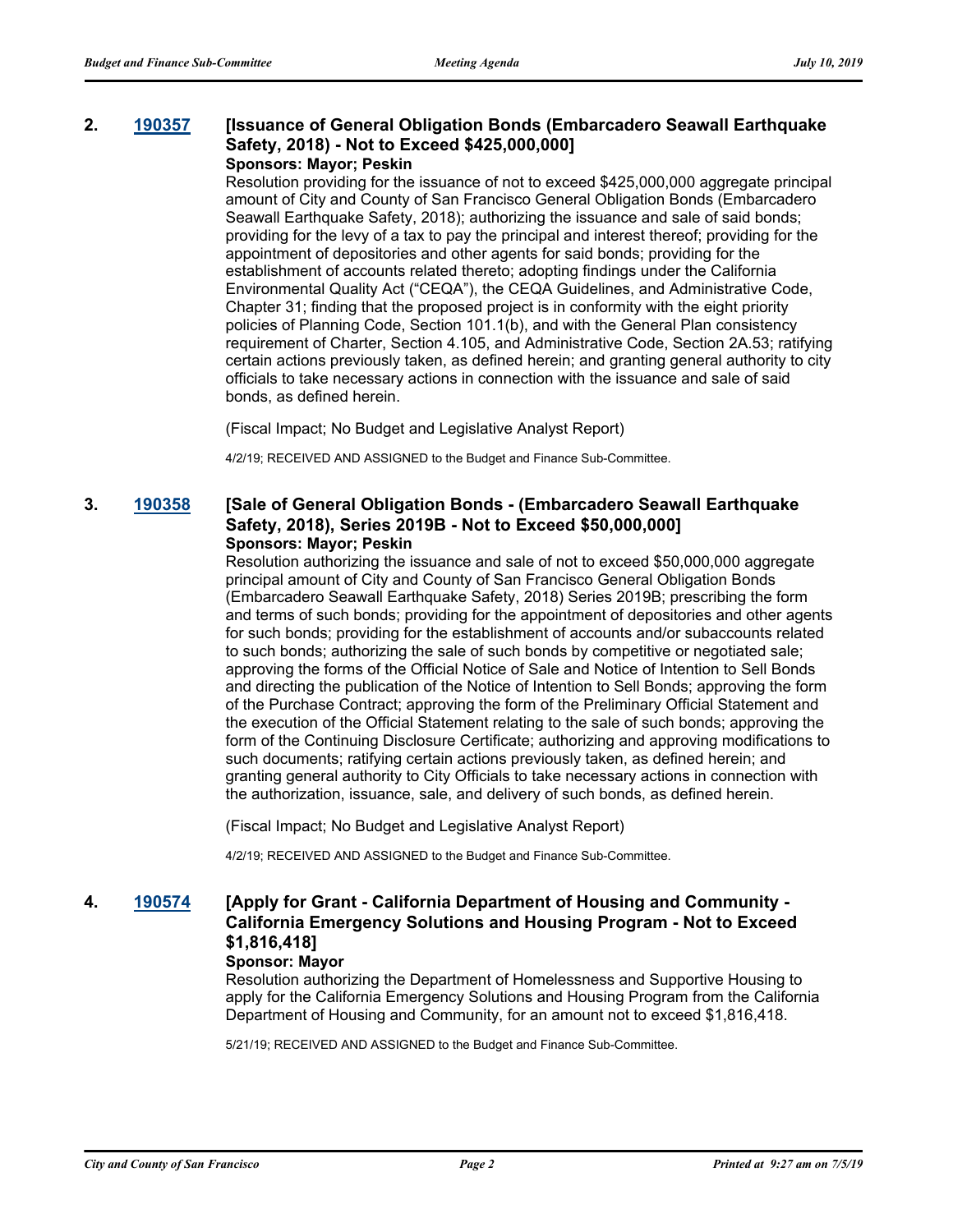#### **5. [190514](http://sfgov.legistar.com/gateway.aspx?m=l&id=34636) [Lease Agreement - China Airlines Limited - Cargo Facility Lease No. 19-0021 - \$1,004,467.02 Initial Annual Base Rent]**

Resolution approving the Cargo Facility Lease No. 19-0021, between China Airlines Limited, and the City and County of San Francisco, acting by and through its Airport Commission, for exclusive use space in Airport Building 648 and adjacent exclusive use ramp space on Plot 10, for an initial term of one year with two one-year options to extend for an initial annual base rent of \$1,004,467.02 to commence upon approval by the Board of Supervisors. (Airport Commission)

5/7/19; RECEIVED FROM DEPARTMENT.

5/21/19; RECEIVED AND ASSIGNED to the Budget and Finance Sub-Committee.

#### **6. [190515](http://sfgov.legistar.com/gateway.aspx?m=l&id=34637) [2011 Airport Lease and Use Agreement - Iberia, Líneas Aéreas de España, S.A. Operadora, Sociedad Unipersonal]**

Resolution approving a 2011 Lease and Use Agreement No. 19-0094 between the City and County of San Francisco, acting by and through its Airport Commission, and Iberia, Líneas Aéreas de España, S.A. Operadora, Sociedad Unipersonal (including Iberia when doing business as LEVEL Spain) to conduct flight operations at San Francisco International Airport, to commence on the first day of the month following Board approval through June 30, 2021. (Airport Commission)

5/7/19; RECEIVED FROM DEPARTMENT.

5/21/19; RECEIVED AND ASSIGNED to the Budget and Finance Sub-Committee.

#### **7. [190601](http://sfgov.legistar.com/gateway.aspx?m=l&id=34723) [Mental Health Services Act Annual Update - FY2019-2020]**

Resolution authorizing adoption of the San Francisco Mental Health Services Act Annual Update FY2019-2020. (Public Health Department)

5/20/19; RECEIVED FROM DEPARTMENT.

6/4/19; RECEIVED AND ASSIGNED to the Budget and Finance Sub-Committee.

## **8. [190656](http://sfgov.legistar.com/gateway.aspx?m=l&id=34778) [Administrative Code - Establish Low Carbon Fuel Standard Credits Sales Fund - Authorizing Agreements to Sell Low Carbon Fuel Standard Credits - Public Utilities Commission]**

#### **Sponsor: Mayor**

Ordinance delegating authority under Charter, Section 9.118(a), to the General Manager of the Public Utilities Commission to enter into one or more agreements to sell Low Carbon Fuel Standard Credits accrued by the Municipal Transportation Agency when revenue from such an agreement will be \$1,000,000 or more; and amending the Administrative Code to establish a Low Carbon Fuel Standard Credits Sales Fund to receive funds from the credits sales for use in connection with projects that will reduce San Francisco's carbon footprint and/or advance its sustainability goals.

6/4/19; ASSIGNED UNDER 30 DAY RULE to the Budget and Finance Sub-Committee.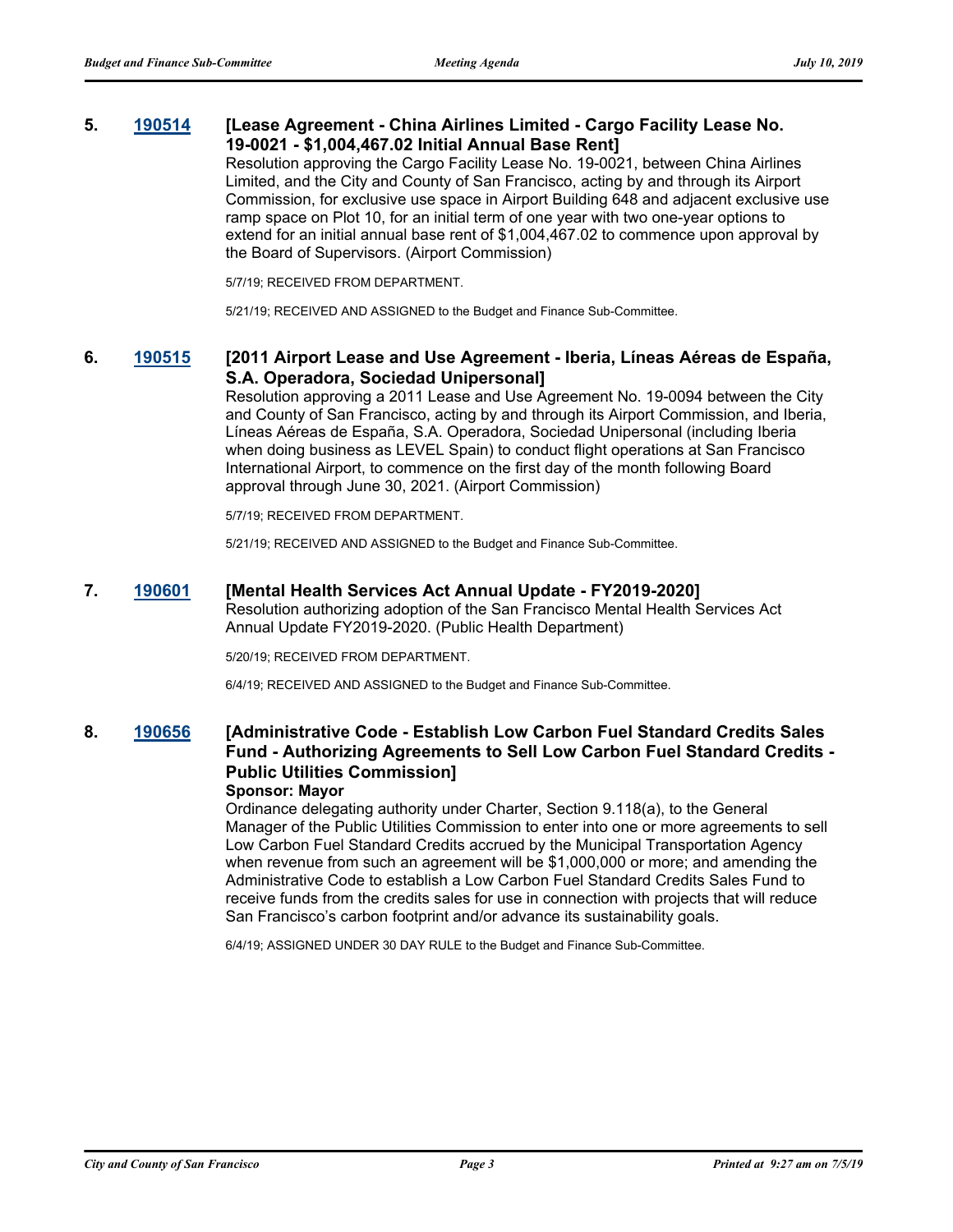#### **9. [190650](http://sfgov.legistar.com/gateway.aspx?m=l&id=34772) [Contract Amendment - URS Corporation - Power Transmission Project - URS Corporation - Total Not to Exceed \$11,500,000]**

Resolution approving Amendment No. 4 to Agreement No. CS-991, Preliminary Design and Environmental Services, Power Transmission Project, with URS Corporation Americas, to continue providing design and technical support services for the Bay Corridor Transmission and Distribution Project; and authorizing the General Manager of the San Francisco Public Utilities Commission to execute the amendment increasing the agreement amount by \$4,000,000 for a total not to exceed amount of \$11,500,000 and extending the agreement term by two years and eight months from August 1, 2019, for a total agreement term of August 1, 2010, to August 31, 2022; and to execute a name change from URS Corporation Americas to URS Corporation, subject to Board of Supervisors approval pursuant to Charter, Section 9.118. (Public Utilities Commission)

(Fiscal Impact)

5/31/19; RECEIVED FROM DEPARTMENT.

6/11/19; RECEIVED AND ASSIGNED to the Budget and Finance Sub-Committee.

**10. [190436](http://sfgov.legistar.com/gateway.aspx?m=l&id=34557) [Authorizing Agreement - Retroactive - California Independent System Operator - Reliability Coordinator Services - Not to Exceed \$3,000,000]** Ordinance retroactively approving an agreement between the San Francisco Public Utilities Commission and the California Independent System Operator for Reliability Coordinator services for an initial term of 18 months from January 7, 2019, through July 6, 2020, with an automatic renewal of the contract term in excess of ten years and a maximum cost not to exceed \$3,000,000; and waiving Administrative Code, Section 21.9(b), regarding automatic renewal of contract term. (Public Utilities Commission)

(Fiscal Impact)

4/22/19; RECEIVED FROM DEPARTMENT.

4/30/19; ASSIGNED UNDER 30 DAY RULE to the Budget and Finance Sub-Committee.

## **11. [190663](http://sfgov.legistar.com/gateway.aspx?m=l&id=34785) [Agreement Amendment - Transbay Joint Powers Authority - Municipal Transportation Agency - Transbay Transit Center Program Services - No Additional Cost]**

#### **Sponsor: Mayor**

Resolution approving the Fourth Amendment to Contract No. CS-159 between the Municipal Transportation Agency and the Transbay Joint Powers Authority for Transbay Transit Center Program Services pursuant to Charter, Section 9.118, to extend the term of the agreement for a total term of July 21, 2009, through December 31, 2019, and reallocate funding within task budgets at no additional cost. (Municipal Transportation Agency)

6/4/19; RECEIVED AND ASSIGNED to the Budget and Finance Sub-Committee.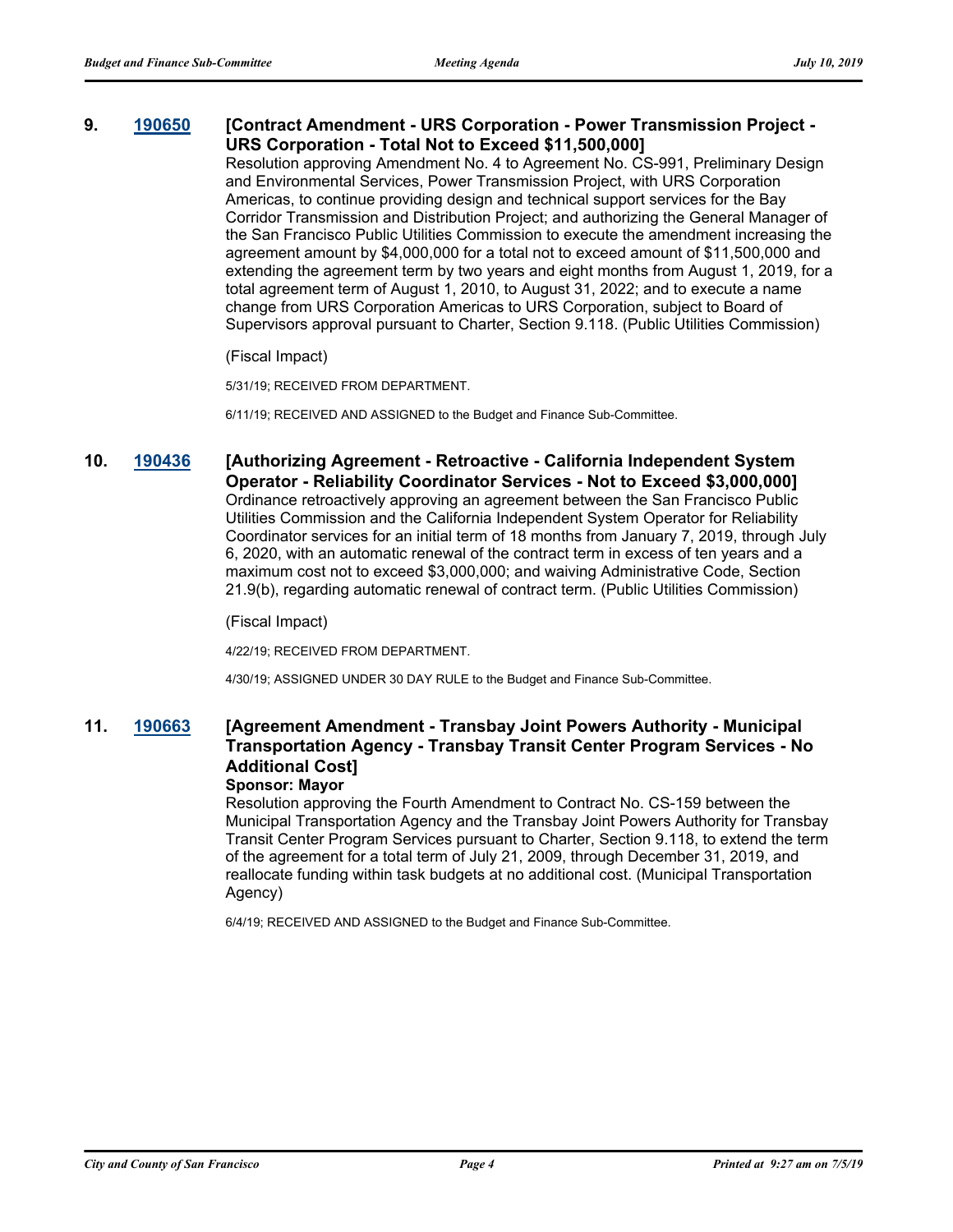#### **12. [190672](http://sfgov.legistar.com/gateway.aspx?m=l&id=34794) [Agreement Amendment - Richmond Area Multi-Services, Inc. - Behavioral Health Services - Not to Exceed \$28,388,060]**

Resolution approving Amendment No. 2 to the agreement between Richmond Area Multi-Services, Inc. and the Department of Public Health for behavioral health services through the peer-to-peer programs, to increase the contract amount by \$9,340,596 for a total amount not to exceed \$28,388,060; and to extend the term by one year, from July 1, 2020, for a total agreement term of July 1, 2015, through June 30, 2021. (Public Health Department)

#### (Fiscal Impact)

6/7/19; RECEIVED FROM DEPARTMENT.

6/18/19; RECEIVED AND ASSIGNED to the Budget and Finance Sub-Committee.

#### **13. [190579](http://sfgov.legistar.com/gateway.aspx?m=l&id=34701) [Revenue Agreement - Retroactive - JC Decaux San Francisco, LLC. - Public Toilets and Public Service Kiosk Agreement - \$12,950,000] Sponsor: Peskin**

Resolution retroactively approving a Revenue Agreement between Public Works and JC Decaux San Francisco, LLC, for an automatic public toilet and public service kiosk program with anticipated revenues of over \$12,950,000 and a term of 21.5 years commencing on July 1, 2019; and affirming the Planning Department's determination under the California Environmental Quality Act.

5/21/19; RECEIVED AND ASSIGNED to the Budget and Finance Sub-Committee.

#### **14. [190058](http://sfgov.legistar.com/gateway.aspx?m=l&id=34179) [Revenue Agreement Amendment - Retroactive - JC Decaux San Francisco, LLC - Extending Term to April 25, 2019] Sponsor: Peskin**

Resolution retroactively approving the Sixth Amendment to the Revenue Agreement between Public Works and JC Decaux San Francisco, LLC, for the Automatic Public Toilet and Public Service Kiosk Program extending the contract term by 90 days, changing the termination date from January 25, 2019, to April 25, 2019.

1/15/19; RECEIVED AND ASSIGNED to the Budget and Finance Committee.

2/27/19; CONTINUED.

3/6/19; TRANSFERRED to the Budget and Finance Sub-Committee.

3/13/19; CONTINUED TO CALL OF THE CHAIR.

#### **15. [190709](http://sfgov.legistar.com/gateway.aspx?m=l&id=34831) [Health Service System Plans and Contribution Rates - Calendar Year 2020]**

#### **Sponsor: Mandelman**

Ordinance approving Health Service System plans and contribution rates for calendar year 2020.

(Pursuant to Charter, Section A8.422, this matter shall require a vote of three-fourths (9 votes) of all members of the Board of Supervisors to approve passage of this Ordinance.)

(Fiscal Impact)

6/18/19; ASSIGNED to the Budget and Finance Sub-Committee.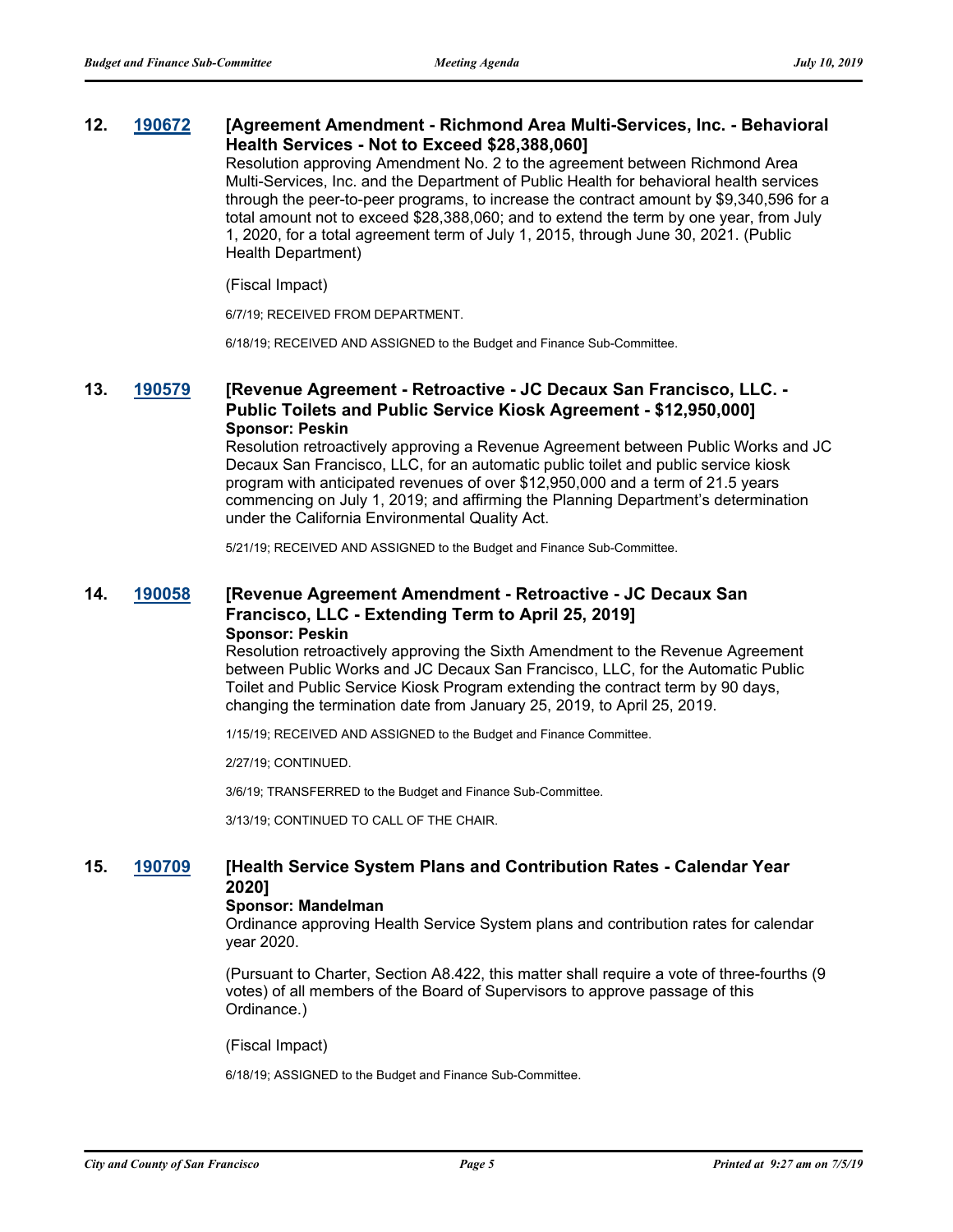#### **16. [190733](http://sfgov.legistar.com/gateway.aspx?m=l&id=34855) [Acquisition of Real Property - 1515 South Van Ness Avenue - LMC San Francisco I Holdings LLC - \$19,000,000] Sponsors: Mayor; Ronen**

Resolution approving and authorizing the Director of Property, on behalf of the Mayor's Office of Housing and Community Development, to acquire real property located at 1515 South Van Ness Avenue from LMC San Francisco I Holdings LLC, for purchase at \$19,000,000 inclusive of a deposit in the amount of \$500,000; placing the property under the jurisdiction of the Mayor's Office of Housing and Community Development for use in constructing affordable housing for San Franciscans; adopting findings that the conveyance is consistent with the General Plan, and the eight priority policies of Planning Code, Section 101.1; authorizing the Director of Property to execute documents, make certain modifications and take certain actions in furtherance of the purchase agreement and this Resolution, as defined herein; assuming a lease and certain service contracts; and affirming the Planning Department's determination under the California Environmental Quality Act.

#### (Fiscal Impact)

6/25/19; RECEIVED AND ASSIGNED to the Budget and Finance Sub-Committee.

### **17. [190734](http://sfgov.legistar.com/gateway.aspx?m=l&id=34856) [Accept and Expend Grant - Retroactive - Metropolitan Transportation Commission - Affordable Housing Jumpstart Program Grant - \$5,000,000] Sponsors: Mayor; Ronen**

Resolution retroactively authorizing the Mayor's Office of Housing and Community Development to accept and expend a grant in the amount of \$5,000,000 from the Metropolitan Transportation Commission for the Affordable Housing Jumpstart Grant Program for the anticipated term of July 1, 2019, through June 30, 2029.

(Fiscal Impact)

6/25/19; RECEIVED AND ASSIGNED to the Budget and Finance Sub-Committee.

#### **18. [190584](http://sfgov.legistar.com/gateway.aspx?m=l&id=34706) [Initiative Ordinance - Business and Tax Regulations, Administrative Codes - Tax on Net Rider Fares of Transportation Network Companies, Autonomous Vehicles, and Private Transit Services Vehicles] Sponsors: Mayor; Peskin, Yee, Ronen, Mandelman, Brown, Fewer, Haney, Walton, Stefani and Safai**

Motion ordering submitted to the voters at an election to be held on November 5, 2019, an Ordinance amending the Business and Tax Regulations Code and Administrative Code to impose an excise tax on the net rider fares for rides facilitated by transportation network companies and rides provided by autonomous vehicles and private transit services vehicles, to fund transportation operations and infrastructure for traffic congestion mitigation in the City; and to increase the City's appropriations limit by the amount collected under the tax for four years from November 5, 2019.

(Economic Impact; No Office of Economic Impact Analysis Report.)

5/21/19; ASSIGNED UNDER 30 DAY RULE to the Budget and Finance Sub-Committee.

5/28/19; REFERRED TO DEPARTMENT.

7/3/19; RESPONSE RECEIVED.

## **ADJOURNMENT**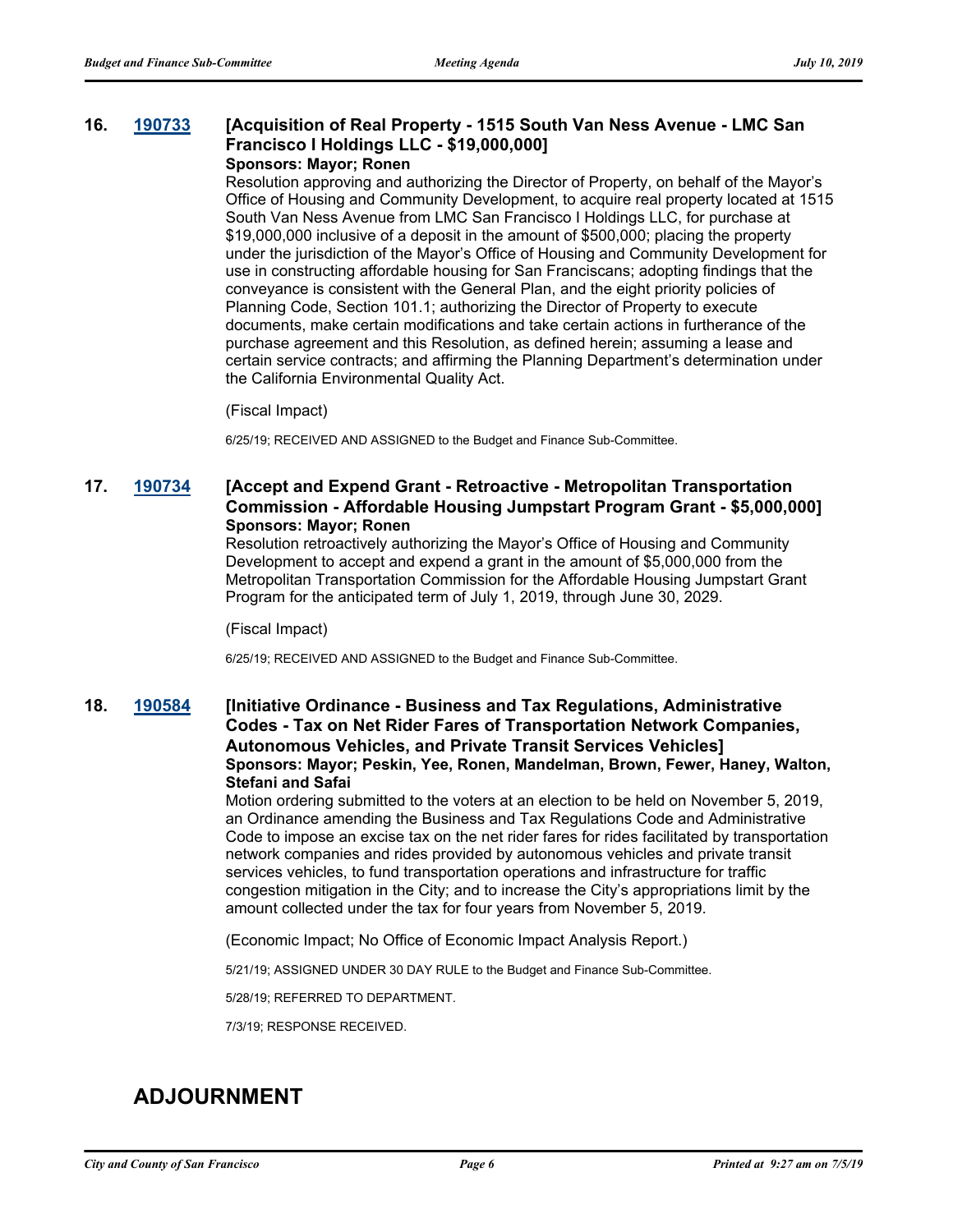# **LEGISLATION UNDER THE 30-DAY RULE**

*NOTE: The following legislation will not be considered at this meeting. Board Rule 3.22 provides that when an Ordinance or Resolution is introduced which would CREATE OR REVISE MAJOR CITY POLICY, the Committee to which the legislation is assigned shall not consider the legislation until at least thirty days after the date of introduction. The provisions of this rule shall not apply to the routine operations of the departments of the City or when a legal time limit controls the hearing timing. In general, the rule shall not apply to hearings to consider subject matter when no legislation has been presented, nor shall the rule apply to resolutions which simply URGE action to be taken.*

#### **[190695](http://sfgov.legistar.com/gateway.aspx?m=l&id=34817) [Initiative Ordinance - Business and Tax Regulations, Administrative Codes - Additional Tax on Businesses With Disproportionate Executive Pay]**

#### **Sponsors: Haney; Ronen, Walton, Mar, Brown and Yee**

Motion ordering submitted to the voters at an election to be held on November 5, 2019, an Ordinance amending the Business and Tax Regulations Code and Administrative Code to impose an additional gross receipts tax and administrative office tax on businesses with a ratio of the compensation of the business's highest-paid employee to the median compensation paid to the business's employees based in the City that exceeds 100:1, to fund Mental Health SF (as proposed in the initiative ordinance in Board File No. 190665) or other mental health services; and increasing the City's appropriations limit by the amount collected under the additional tax for four years from November 5, 2019.

(Economic Impact; No Office of Economic Impact Analysis Report.)

6/11/19; ASSIGNED UNDER 30 DAY RULE to the Budget and Finance Sub-Committee.

6/20/19; REFERRED TO DEPARTMENT.

#### **[190703](http://sfgov.legistar.com/gateway.aspx?m=l&id=34825) [Memorandum of Agreement - Issuance of Revocable Licenses and Easements Agreements - City of Mountain View - Waiver of Administrative Code Appraisal Requirements]**

Ordinance approving the terms and conditions of, and authorizing the General Manager of the San Francisco Public Utilities Commission (SFPUC) to seek approval from the Board of Supervisors and Mayor to execute a Memorandum of Agreement (MOA) with the City of Mountain View, California with a term of up to 20 years, providing for the SFPUC's issuance to Mountain View of eight revocable licenses (New Licenses) for the use of SFPUC lands for public recreational purposes in exchange for Mountain View's grant to the SFPUC of nine easements (Proposed Easements) and Mountain View's agreement to perform other services, subject to Board of Supervisors approval pursuant to Charter, Section 9.118; exempting the MOA, the New Licenses, and the Proposed Easements from the appraisal requirements of San Francisco Administrative Code, Sections 23.3 and 23.30; affirming the SFPUC's determination under the California Environmental Quality Act; and making findings, including findings of consistency with the General Plan, and the eight priority policies of Planning Code, Section 101.1(b). (Public Utilities Commission)

6/17/19; RECEIVED FROM DEPARTMENT.

6/25/19; ASSIGNED UNDER 30 DAY RULE to the Budget and Finance Sub-Committee.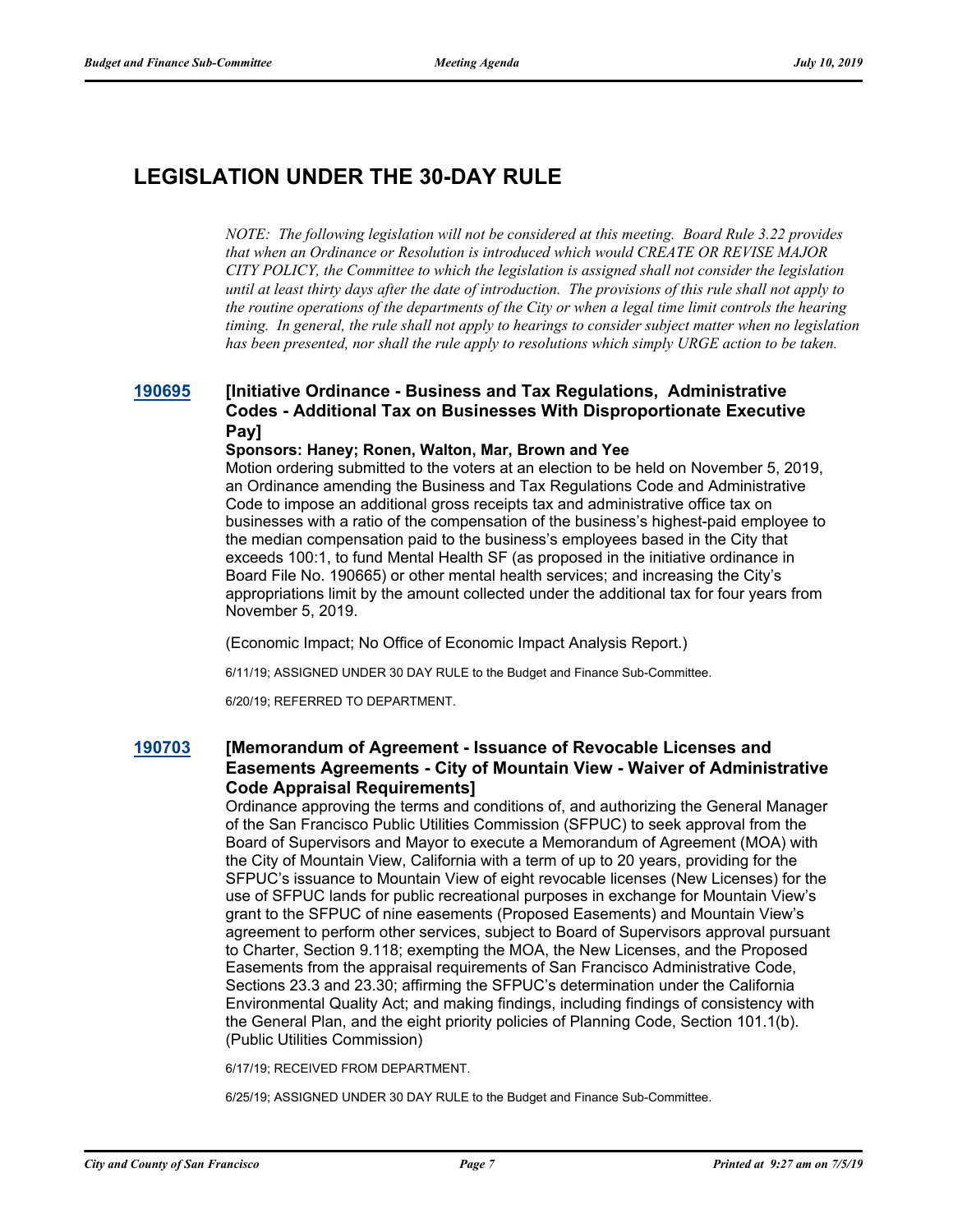#### **Agenda Item Information**

Each item on the Consent or Regular agenda may include the following documents:

1) Legislation, 2) Budget and Legislative Analyst report,

3) Department or Agency cover letter and/or report, 4) Public correspondence

Items will be available for review at City Hall, 1 Dr. Carlton B. Goodlett Place, Room 244, Reception Desk.

#### **Meeting Procedures**

The Board of Supervisors is the legislative body of the City and County of San Francisco. The Board has several standing committees where ordinances and resolutions are the subject of hearings at which members of the public are urged to testify. The full Board does not hold a second public hearing on measures which have been heard in committee.

Board procedures do not permit: 1) persons in the audience to vocally express support or opposition to statements by Supervisors or by other persons testifying; 2) ringing and use of cell phones, pagers, and similar sound-producing electronic devices; 3) bringing in or displaying signs in the meeting room; and 4) standing in the meeting room.

Each member of the public will be allotted the same maximum number of minutes to speak as set by the President or Chair at the beginning of each item or public comment, excluding City representatives, except that public speakers using interpretation assistance will be allowed to testify for twice the amount of the public testimony time limit. If simultaneous interpretation services are used, speakers will be governed by the public testimony time limit applied to speakers not requesting interpretation assistance. Members of the public who want a document placed on the overhead for display should clearly state such and subsequently remove the document when they want the screen to return to live coverage of the meeting.

IMPORTANT INFORMATION: The public is encouraged to testify at Committee meetings. Persons unable to attend the meeting may submit to the City, by the time the proceedings begin, written comments regarding the agenda items. These comments will be made a part of the official public record and shall be brought to the attention of the Board of Supervisors. Written communications should be submitted to the Clerk of the Board or Clerk of the Committee: 1 Dr. Carlton B. Goodlett Place, Room 244, San Francisco, CA 94102. Communications not received prior to the hearing may be delivered to the Clerk of the Board or Clerk of the Committee at the hearing and you are encouraged to bring enough copies for distribution to all of its members.

LAPTOP COMPUTER FOR PRESENTATIONS: Contact City Hall Media Services at (415) 554-7490 to coordinate the use of the laptop computer for presentations. Presenters should arrive 30 minutes prior to the meeting to test their presentations on the computer.

COPYRIGHT: System content that is broadcasted live during public proceedings is secured by High-bandwidth Digital Content Protection (HDCP), which prevents copyrighted or encrypted content from being displayed or transmitted through unauthorized devices. Members of the public who utilize chamber digital, audio and visual technology may not display copyrighted or encrypted content during public proceedings.

AGENDA PACKET: Available for review in the Office of the Clerk of the Board, City Hall, 1 Dr.Carlton B Goodlett Place, Room 244, or on the internet at http://www.sfbos.org/meetings. Meetings are cablecast on SFGovTV, the Government Channel 26. For DVD copies and scheduling call (415) 554-4188.

LANGUAGE INTERPRETERS: Requests must be received at least 48 hours in advance of the meeting to help ensure availability. Contact Peggy Nevin at (415) 554-5184. AVISO EN ESPAÑOL: La solicitud para un traductor debe recibirse antes de mediodía de el viernes anterior a la reunion. Llame a Peggy Nevin at (415) 554-5184. Paunawa: Ang mga kahilingan ay kailangang matanggap sa loob ng 48 oras bago mag miting upang matiyak na matutugunan ang mga hiling. Mangyaring tumawag ka sa (415) 554-5184.